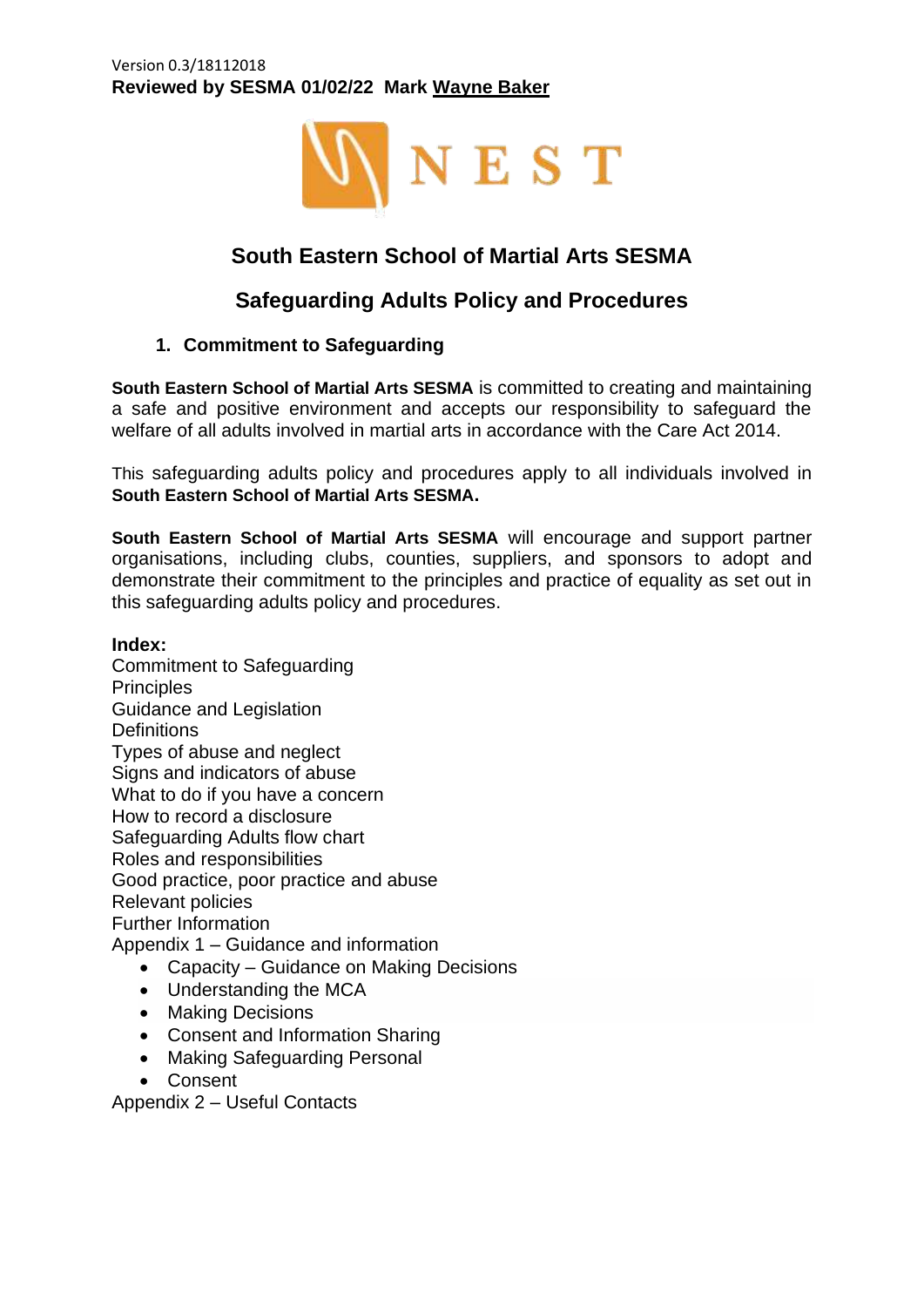## **2. Principles**

The guidance given in the policy and procedures is based on the following principles:

- All adults, regardless of age, ability or disability, gender, race, religion, ethnic origin, sexual orientation, marital or gender status have the right to be protected from abuse and poor practice and to participate in an enjoyable and safe environment.
- **South Eastern School of Martial Arts SESMA** will seek to ensure that our sport is inclusive and make reasonable adjustments for any ability, disability or impairment, we will also commit to continuous development, monitoring and review.
- The rights, dignity and worth of all adults will always be respected.
- We recognise that ability and disability can change over time, such that some adults may be additionally vulnerable to abuse, in particular those adults with care and support needs
- We all have a shared responsibility to ensure the safety and well-being of all adults and will act appropriately and report concerns whether these concerns arise within **South Eastern School of Martial Arts SESMA** for example inappropriate behaviour of an instructor, or in the wider community.
- All allegations will be taken seriously and responded to quickly in line with **South Eastern School of Martial Arts SESMA** Safeguarding Adults Policy and Procedures.
- **South Eastern School of Martial Arts SESMA** recognises the role and responsibilities of the statutory agencies in safeguarding adults and is committed to complying with the procedures of the Local Safeguarding Adults Boards.

### **The six principles of adult safeguarding**

The Care Act 2014 sets out the following principles that should underpin safeguarding of adults

- **Empowerment** People being supported and encouraged to make their own decisions and informed consent. "I am asked what I want as the outcomes from the safeguarding process and these directly inform what happens."
- **Prevention** It is better to take action before harm occurs. "I receive clear and simple information about what abuse is, how to recognise
	- the signs and what I can do to seek help."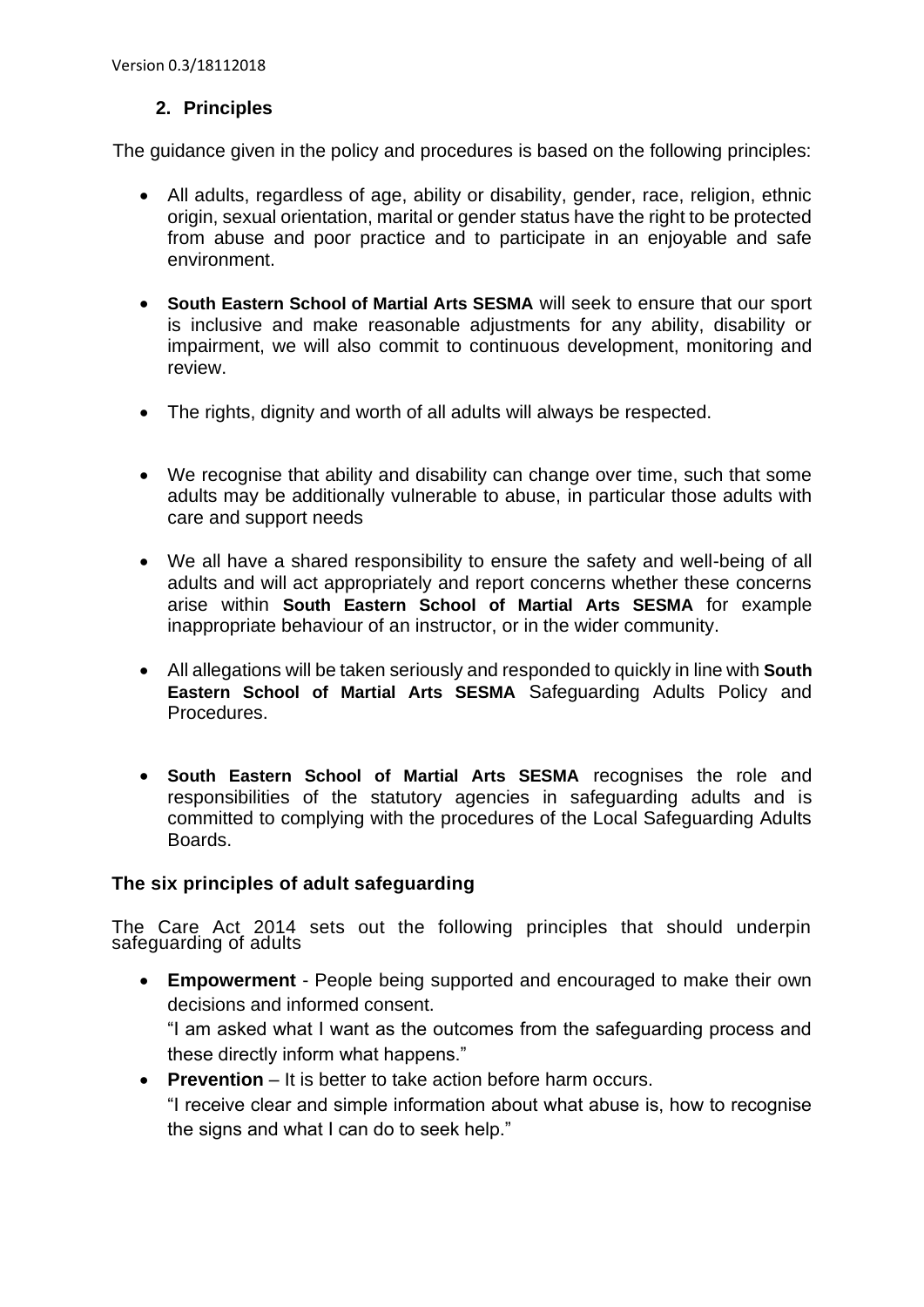• **Proportionality** – The least intrusive response appropriate to the risk presented.

"I am sure that the professionals will work in my interest, as I see them and they will only get involved as much as needed."

- **Protection** Support and representation for those in greatest need. "I get help and support to report abuse and neglect. I get help so that I am able to take part in the safeguarding process to the extent to which I want."
- **Partnership** Local solutions through services working with their communities. Communities have a part to play in preventing, detecting and reporting neglect and abuse

"I know that staff treat any personal and sensitive information in confidence, only sharing what is helpful and necessary. I am confident that professionals will work together and with me to get the best result for me."

• **Accountability** – Accountability and transparency in delivering safeguarding. "I understand the role of everyone involved in my life and so do they."

# **Making Safeguarding personal**

'Making safeguarding personal' means that adult safeguarding should be person led and outcome focussed. It engages the person in a conversation about how best to respond to their safeguarding situation in a way that enhances involvement, choice and control. As well as improving quality of life, well-being and safety.

Wherever possible discuss safeguarding concerns with the adult to get their view of what they would like to happen and keep them involved in the safeguarding process, seeking their consent to share information outside of the organisation where necessary.

### **Wellbeing Principle**

The concept of wellbeing is threaded throughout the Care Act and it is one that is relevant to adult safeguarding in sport and activity. Wellbeing is different for each of us however the Act sets out broad categories that contribute to our sense of wellbeing. By keeping these themes in mind, we can all ensure that adult participants can fully take part in martial arts.

- Personal dignity (including treatment of the individual with respect)
- Physical and mental health and emotional wellbeing
- Protection from abuse and neglect
- Control by the individual over their day-to-day life (including over care and support provided and the way they are provided)
- Participation in work, education, training or recreation
- Social and economic wellbeing
- Domestic, family and personal domains
- Suitability of the individual's living accommodation
- The individual's contribution to society.

# 3. **Legislation & Statutory Guidance**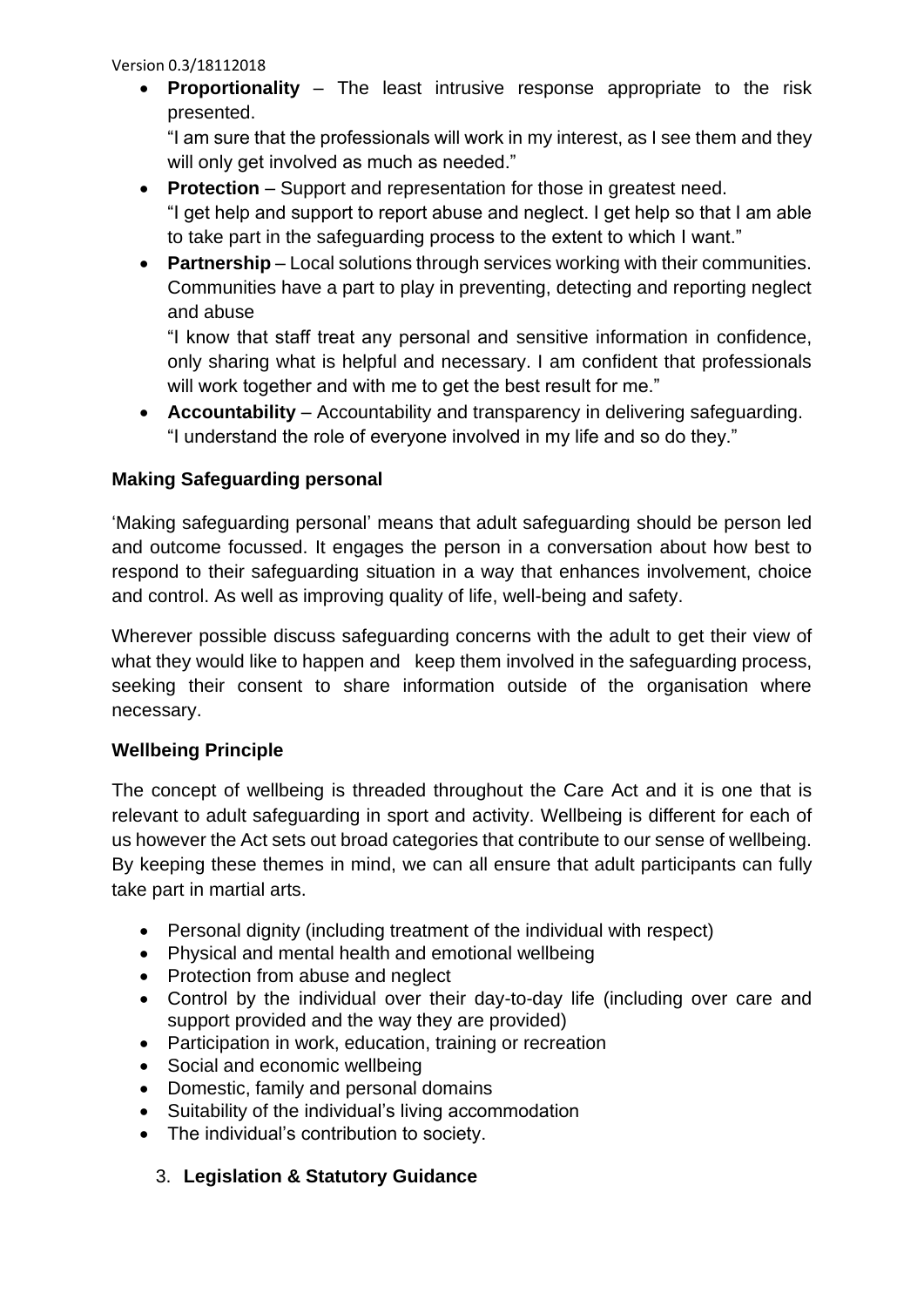The practices and procedures within this policy are based on the principles contained within the UK legislation and Government Guidance and have been developed to complement the Safeguarding Adults Boards policy and procedures They take the following into consideration:

- The Care Act 2014
- The Protection of Freedoms Act 2012
- Domestic Violence, Crime and Victims (Amendment) Act 2012
- The Equality Act 2010
- The Safeguarding Vulnerable Groups Act 2006
- Mental Capacity Act 2005
- Sexual Offences Act 2003
- The Human Rights Act 1998
- The Data Protection Act 2018

### 4. **Definitions**

To assist working through and understanding this policy a number of key definitions need to be explained:

**Adult** is anyone aged 18 or over.

**Adult at Risk** is a person aged 18 or over who:

- Has needs for care and support (whether or not the local authority is meeting any of those needs);
	- and;
- Is experiencing, or is at risk of, abuse or neglect; and;
- As a result of those care and support needs is unable to protect themselves from either the risk of, or the experience of, abuse or neglect.

**Adult in need of care and support** is determined by a range of factors including personal characteristics, factors associated with their situation or environment and social factors. Naturally, a person's disability or frailty does not mean that they will inevitably experience harm or abuse.

In the context of safeguarding adults, the likelihood of an adult in need of care and support experiencing harm or abuse should be determined by considering a range of social, environmental and clinical factors, not merely because they may be defined by one or more of the above descriptors.

In recent years there has been a marked shift away from using the term 'vulnerable' to describe adults potentially at risk from harm or abuse.

**Abuse** is a violation of an individual's human and civil rights by another person or persons.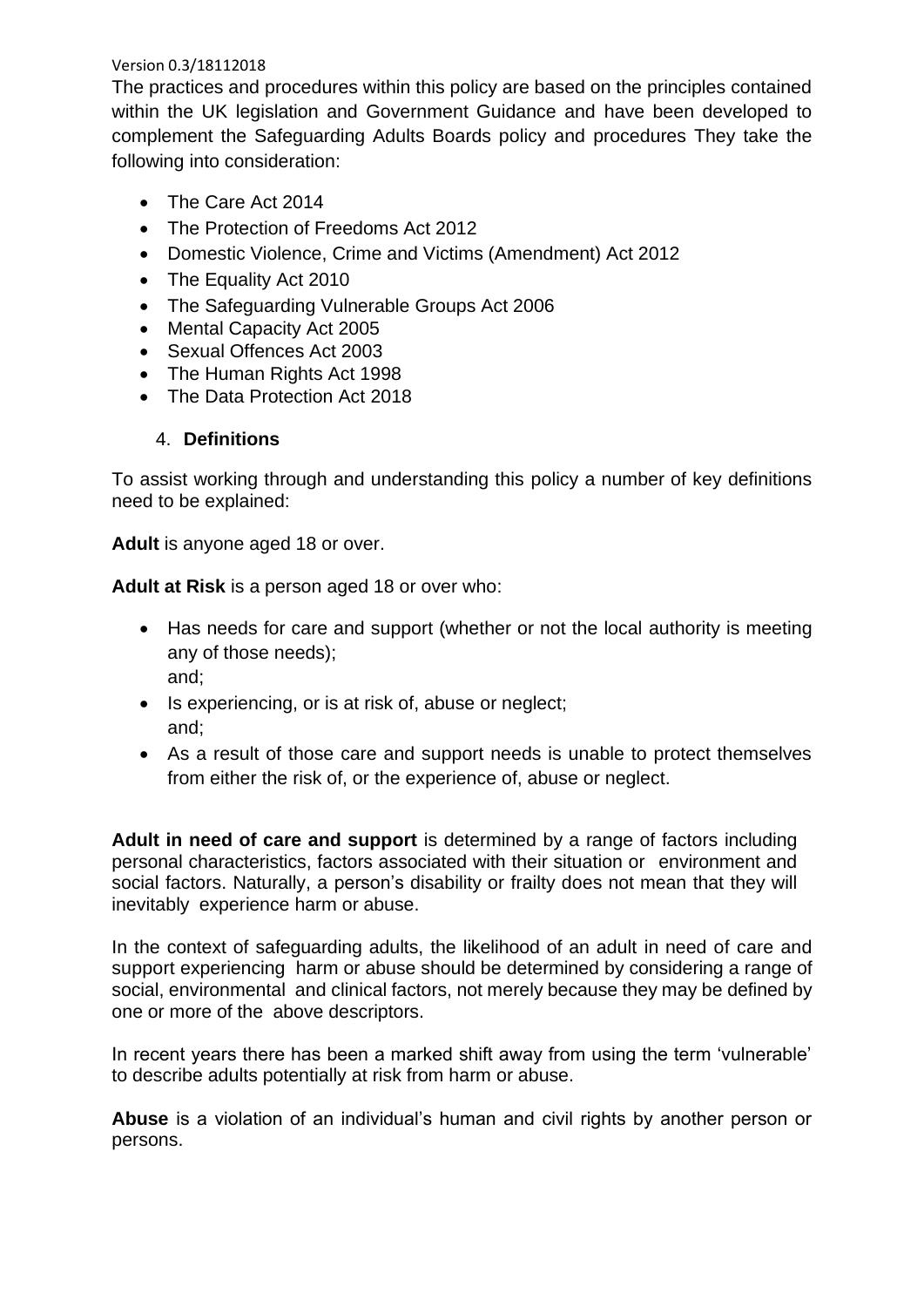Version 0.3/18112018 See section 4 for further explanations.

**Adult safeguarding** is protecting a person's right to live in safety, free from abuse and neglect.

**Capacity** refers to the ability to make a decision at a particular time, for example when under considerable stress. The starting assumption must always be that a person has the capacity to make a decision unless it can be established that they lack capacity (Mental Capacity Act 2005).

### **5. Types of Abuse and Neglect**

 There are different types and patterns of abuse and neglect and different circumstances in which they may take place. The Care Act 2014 identifies the following as an illustrative guide and is not intended to be exhaustive list as to the sort of behaviour which could give rise to a safeguarding concern.

**Self-neglect** – this covers a wide range of behaviour: neglecting to care for one's personal hygiene, health or surroundings and includes behaviour such as hoarding.

**Modern Slavery** – encompasses slavery, human trafficking, forced labour and domestic servitude. Traffickers and slave masters use whatever means they have at their disposal to coerce, deceive and force individuals into a life of abuse, servitude and inhumane treatment

**Domestic Abuse and Coercive Control** – including psychological, physical, sexual, financial and emotional abuse. It also includes so called 'honour' based violence. It can occur between any family members.

**Discriminatory Abuse** – discrimination is abuse which centres on a difference or perceived difference particularly with respect to race, gender or disability or any of the protected characteristics of the Equality Act.

**Organisational Abuse** – including neglect and poor care practice within an institution or specific care setting such as a hospital or care home, for example, or in relation to care provided in one's own home. This may range from one off incidents to on-going ill-treatment. It can be through neglect or poor professional practice as a result of the structure, policies, processes and practices within an organisation.

**Physical Abuse** – including hitting, slapping, pushing, kicking, misuse of medication, restraint or inappropriate sanctions.

**Sexual Abuse** – including rape, indecent exposure, sexual harassment, inappropriate looking or touching, sexual teasing or innuendo, sexual photography, subjection to pornography or witnessing sexual acts, indecent exposure and sexual assault or sexual acts to which the adult has not consented or was pressured into consenting.

**Financial or Material Abuse** – including theft, fraud, internet scamming, coercion in relation to an adult's financial affairs or arrangements, including in connection with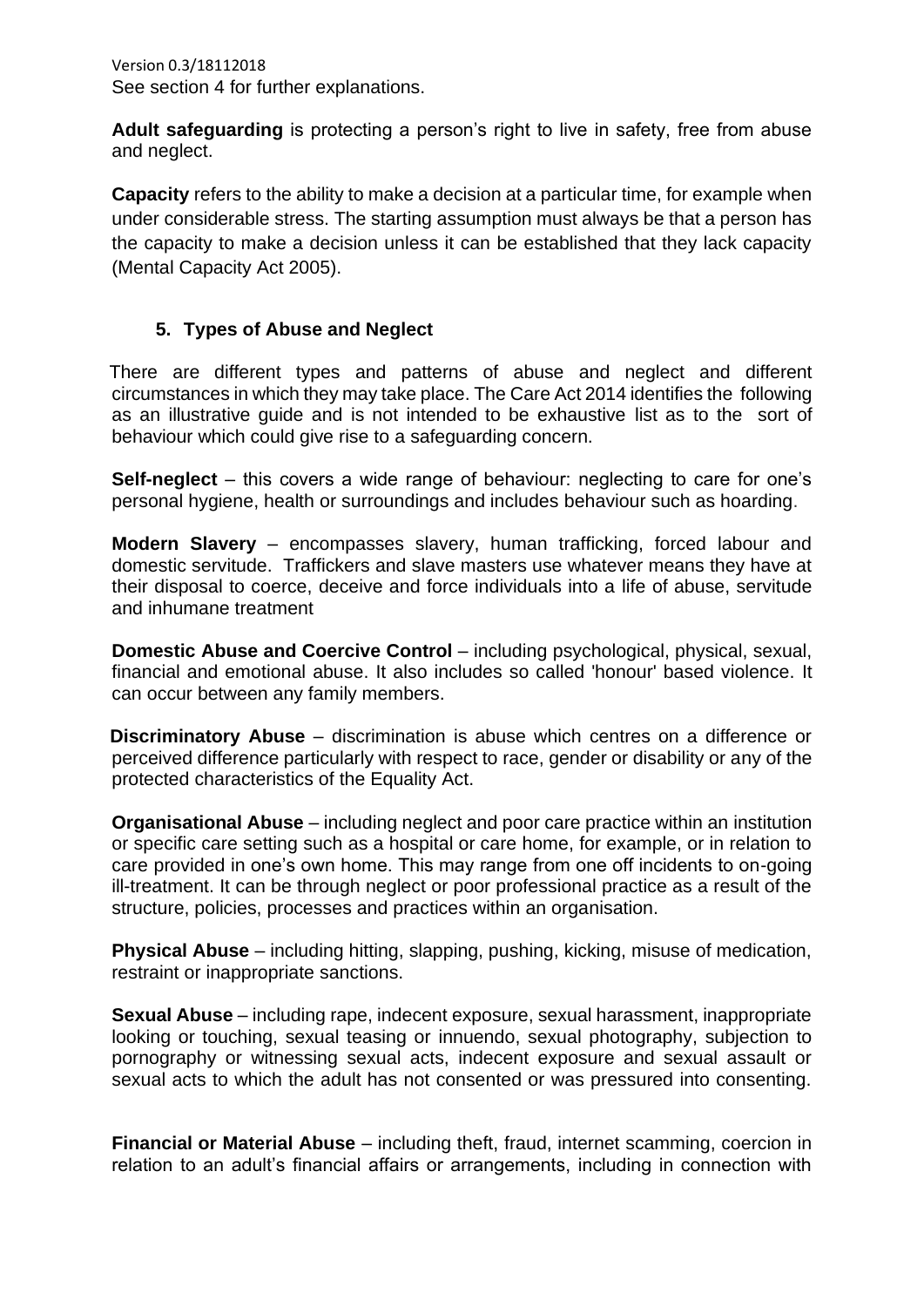Version 0.3/18112018 wills, property, inheritance or financial transactions, or the misuse or misappropriation of property, possessions or benefits.

**Neglect** – including ignoring medical or physical care needs, failure to provide access to appropriate health social care or educational services, the withholding of the necessities of life, such as medication, adequate nutrition and heating.

**Emotional or Psychological Abuse** – this includes threats of harm or abandonment, deprivation of contact, humiliation, blaming, controlling, intimidation, coercion, harassment, verbal abuse, isolation or withdrawal from services or supportive networks.

### **Not included in the Care Act 2014 but also relevant:**

 **Cyber Bullying** – cyber bullying occurs when someone repeatedly makes fun of another person online or repeatedly picks on another person through emails or text messages, or uses online forums with the intention of harming, damaging, humiliating or isolating another person. It can be used to carry out many different types of bullying (such as racist bullying, homophobic bullying, or bullying related to special educational needs and disabilities) but instead of the perpetrator carrying out the bullying face-toface, they use technology as a means to do it.

**Forced Marriage** – forced marriage is a term used to describe a marriage in which one or both of the parties are married without their consent or against their will. A forced marriage differs from an arranged marriage, in which both parties consent to the assistance of a third party in identifying a spouse. The Anti-social Behaviour, Crime and Policing Act 2014 make it a criminal offence to force someone to marry. The forced marriage of adults with learning disabilities occurs when the adult does not have the capacity to consent to the marriage.

**Mate Crime** – a 'mate crime' as defined by the Safety Net Project as 'when vulnerable people are befriended by members of the community who go on to exploit and take advantage of them. It may not be an illegal act but still has a negative effect on the individual.' Mate Crime is carried out by someone the adult knows and often happens in private. In recent years there have been a number of Serious Case Reviews relating to people with a learning disability who were murdered or seriously harmed by people who purported to be their friend.

**Radicalisation** – the aim of radicalisation is to attract people to their reasoning, inspire new recruits and embed their extreme views and persuade vulnerable individuals of the legitimacy of their cause. This may be direct through a relationship, or through social media.

#### **6. Signs and indicators of abuse and neglect**

Abuse can take place in any context and by all manner of perpetrator. Abuse may be inflicted by anyone in the school/club who a participant comes into contact with. Or school/club members, workers, volunteers or instructors may suspect that a participant is being abused or neglected outside of the school/club setting. There are many signs and indicators that may suggest someone is being abused or neglected, these include but are not limited to: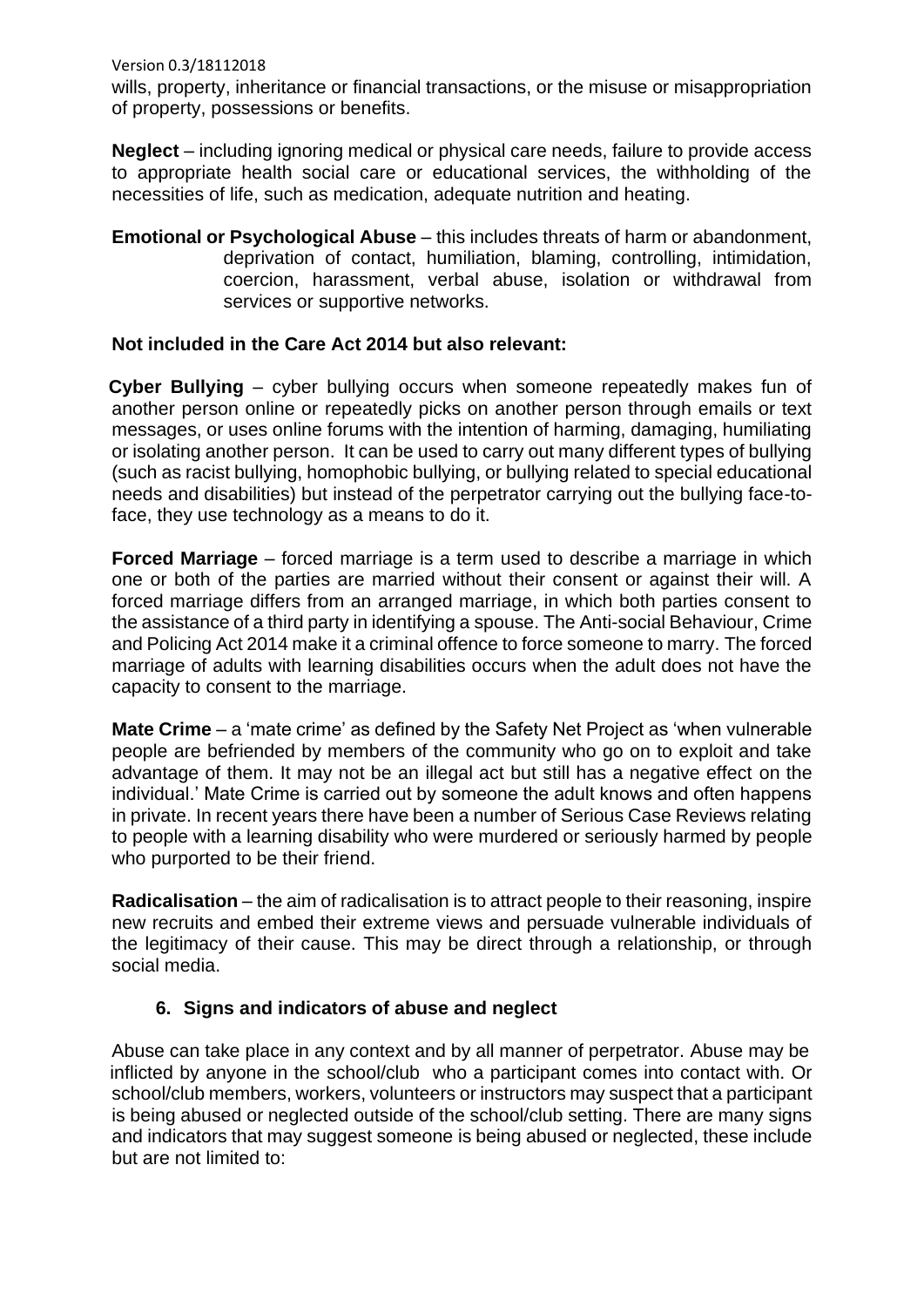- Unexplained bruises or injuries or lack of medical attention when an injury is present.
- Person has belongings or money going missing.
- Person is not attending / no longer enjoying their sessions. you may notice that a participant in a team has been missing from practice sessions and is not responding to reminders from team members or coaches.
- Someone losing or gaining weight / an unkempt appearance. This could be a player whose appearance becomes unkempt, does not wear suitable sports kit and deterioration in hygiene.
- A change in the behaviour or confidence of a person. For example, a participant may be looking quiet and withdrawn when their brother comes to collect them from sessions, in contrast to their personal assistant whom they greet with a smile.
- They may self-harm.
- They may have a fear of a particular group or individual.
- They may tell you / another person they are being abused i.e. a disclosure.
- Harassing of a club member because they are or are perceived to have protected characteristics.
- Not meeting the needs of the participant. E.g. this could be training without a necessary break.
- A coach intentionally striking an athlete.
- This could be a fellow athlete who sends unwanted sexually explicit text messages to a learning disabled adult they are training alongside.
- This could be an athlete threatening another athlete with physical harm and persistently blaming them for poor performance.

### **7. What to do if you have a concern or someone raises concerns with you.**

- It is not your responsibility to decide whether or not an adult has been abused. It is however everyone's responsibility at **South Eastern School of Martial Arts SESMA** to respond to and report concerns.
- If you are concerned someone is in immediate danger, contact the police on 999 straight away. Where you suspect that a crime is being committed, you must involve the police.
- If you have concerns and or you are told about possible or alleged abuse, poor practice or wider welfare issues you must report this to the **South Eastern School of Martial Arts SESMA** Designated Safeguarding Lead or Deputy or, if the DSL / Deputy Lead is implicated then report to the **South Eastern School of Martial Arts SESMA** Chief Executive.
- When raising your concern with the Designated Safeguard Lead / Deputy remember Making Safeguarding Personal. It is good practice to seek the adult's views on what they would like to happen next and to inform the adult you will be passing on your concern and
- It is important when considering your concern that you also ensure that keep the person informed about any decisions and action taken about them and always consider their needs and wishes.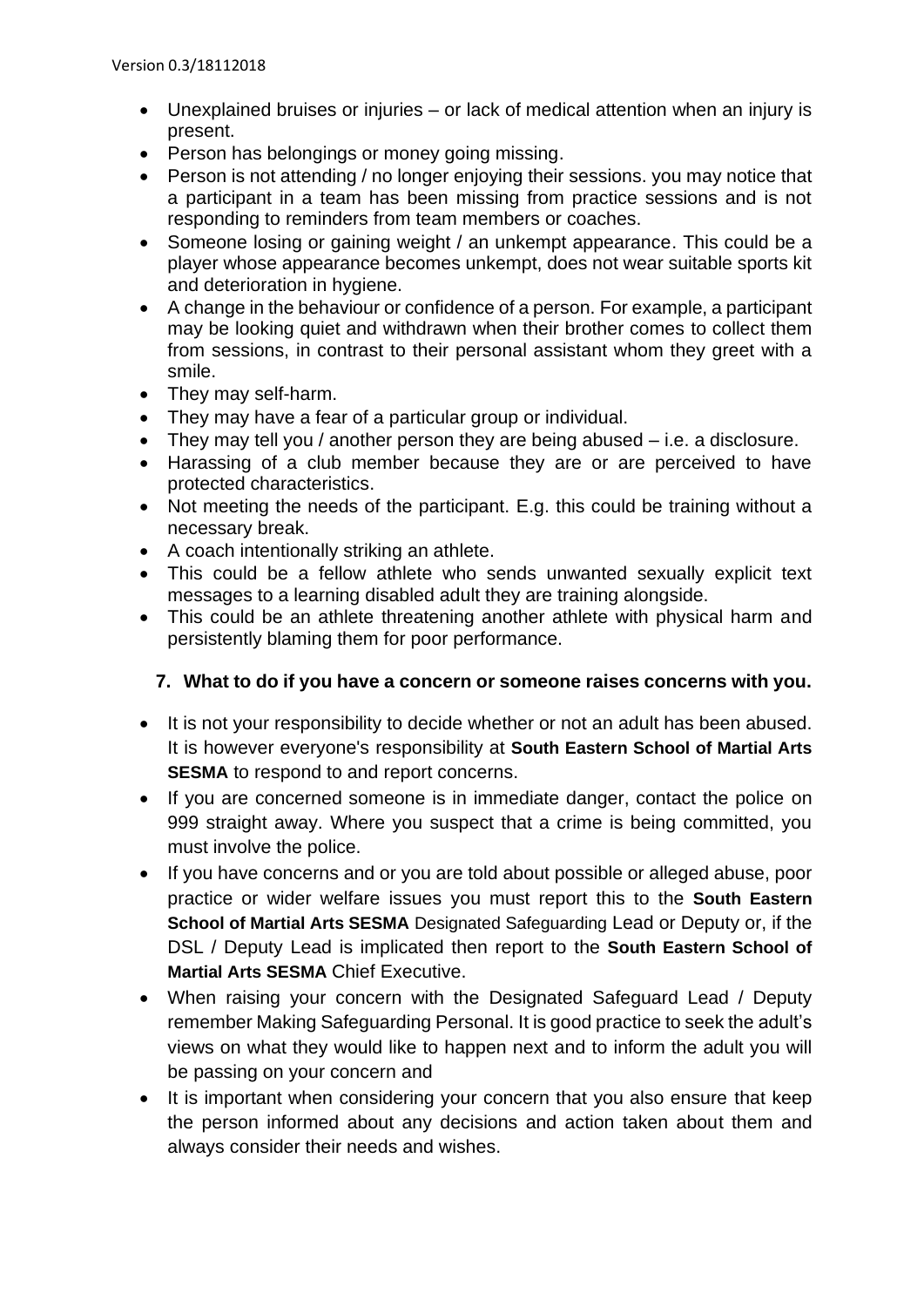It is always difficult to hear about or witness harm or abuse. The following points will be helpful for both you and the adult should they choose to disclose abuse to you:

• Stay calm.

•Listen carefully to what is said and try not to interrupt.

• Remember to make safeguarding personal. Discuss your safeguarding concerns with the adult, obtain their view of what they would like to happen, but inform them it's your duty to pass on your concerns to your Designated Safeguarding Lead.

• Allow them to continue at their own pace.

• Ask questions for clarification only, and avoid asking questions that suggest an answer (leading questions).

• Reassure them that they are not to blame and have done the right thing in telling you. If the concern is serious explain that you will need to get support from other trained people to help keep them safe.

• Be aware of the possibility of forensic evidence if the disclosure relates to a recent incident of physical harm or injury and try to protect any supporting materials e.g. bedding or clothing.

• Contact the South Eastern School of Martial Arts SESMA Designated Safeguarding Lead.

• Where you are unable to contact your Designated Person, advice can be sought from statutory agencies or the Local Authority Designated Lead.

• All serious concerns must be referred to statutory agencies.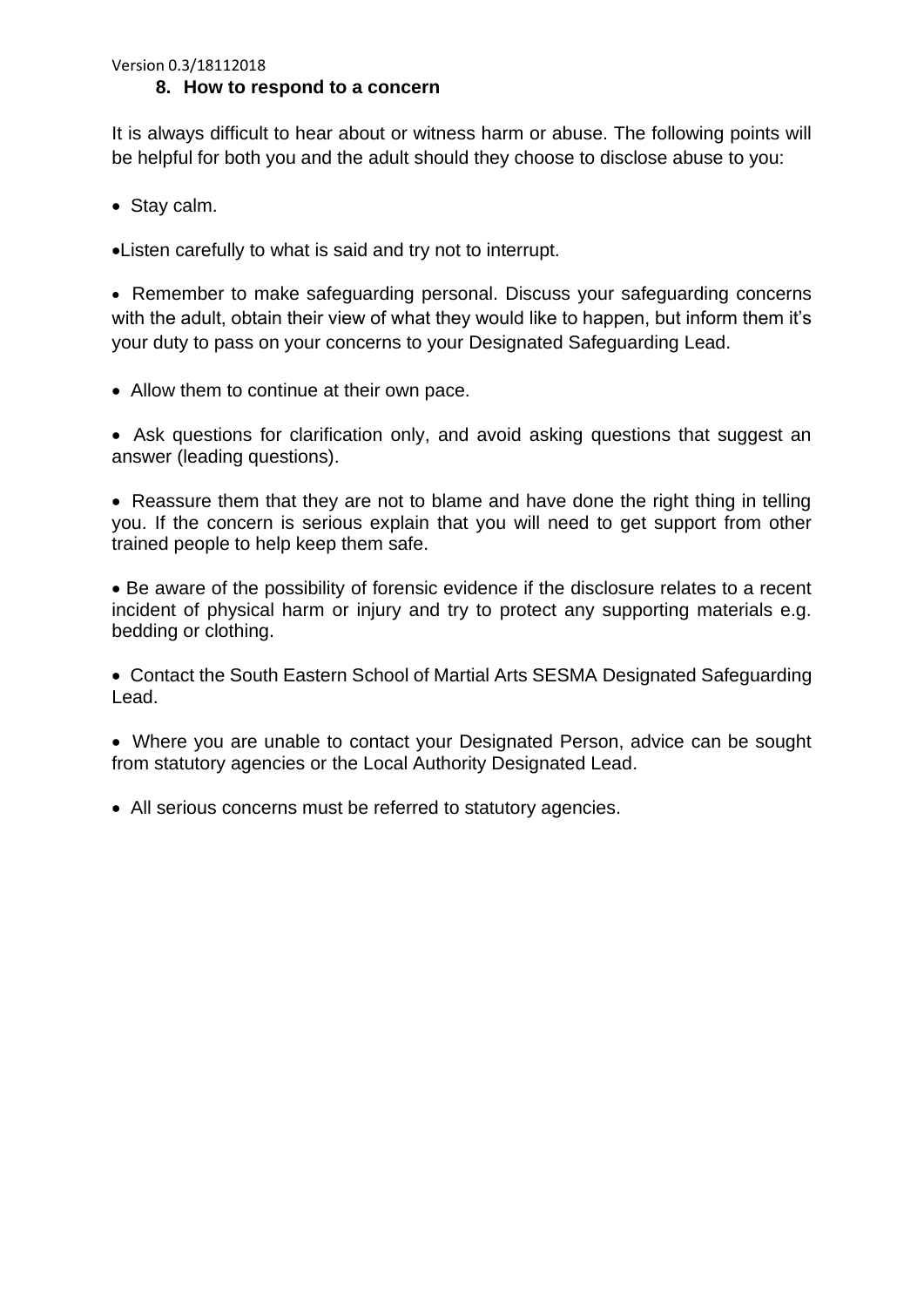



**Remember to involve the adult at risk throughout the process wherever possible and gain consent for any referrals to social care if the person has capacity**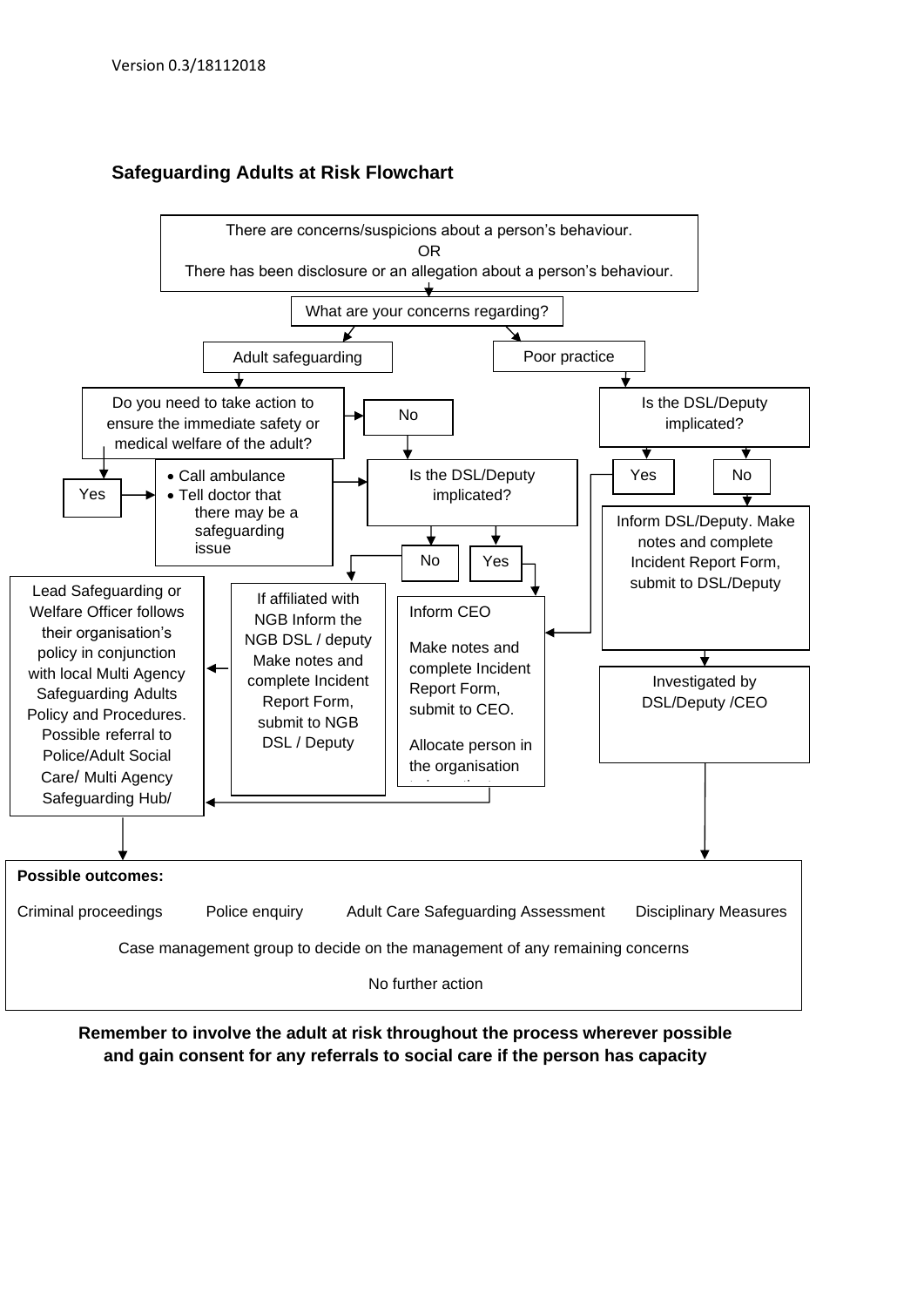Where the concern or allegation is about a member of staff or a volunteer, this must like all other concerns be reported to the Designated Safeguarding Lead (DSL) or Deputy. The DSL if they consider the concern to be serious, for example potential abuse or a crime, they must report the incident to the Local Authority Designated Officer or the Police.

#### **Recording**

Should a child make a disclosure, a record in writing must be made as soon as possible, using their words as closely as possible and where relevant, using the **South Eastern School of Martial Arts SESMA** report form [ if your school/club is affiliated to a NGB insert a link here] . Note the date, time, any names mentioned, names and addresses to whom the information was given and who else is aware of the allegation. Note or describe clearly any visible injury.

Take care to distinguish between fact, observation, allegation and opinion. It is important that the information you have is accurate.

Recording of any incident, including possible abuse or poor practice incidents, should also follow this procedure. In all situations, including those in which the cause of concern arises either from a disclosure of abuse or from suspicion of abuse, it is vitally important to record the details, regardless of whether they are shared with a statutory agency, as soon as possible using the Incident Referral Form

The record should be clear and factual as it may be needed by child or adult protection agencies and may, in the future, be used as evidence in court. Records should be kept securely and shared only with those who need to know about the incident.

Throughout the process of any safeguarding cases, accurate records should be made and maintained.

### **9. Consent and Information Sharing**

South Eastern School of Martial Arts SESMA is aware this area, albeit it has similarities, is different from Safeguarding Children. A full explanation of the duties around consent and information sharing can be found in further guidance provided.

#### **10. Codes of Conduct and Ethics**

The codes of conduct and ethics for all those involved at South Eastern School of Martial Arts SESMA can be found as a separate guidance sheet. It is essential these are followed in so the highest possible standards of behaviour and conduct in Martial Arts activities are maintained. The principles must be adhered to at all times so that Martial Arts can be enjoyed by all. All those involved at South Eastern School of Martial Arts SESMA will show their understanding and commitment to the codes of conduct and ethics by signing a copy of the relevant guidance sheet.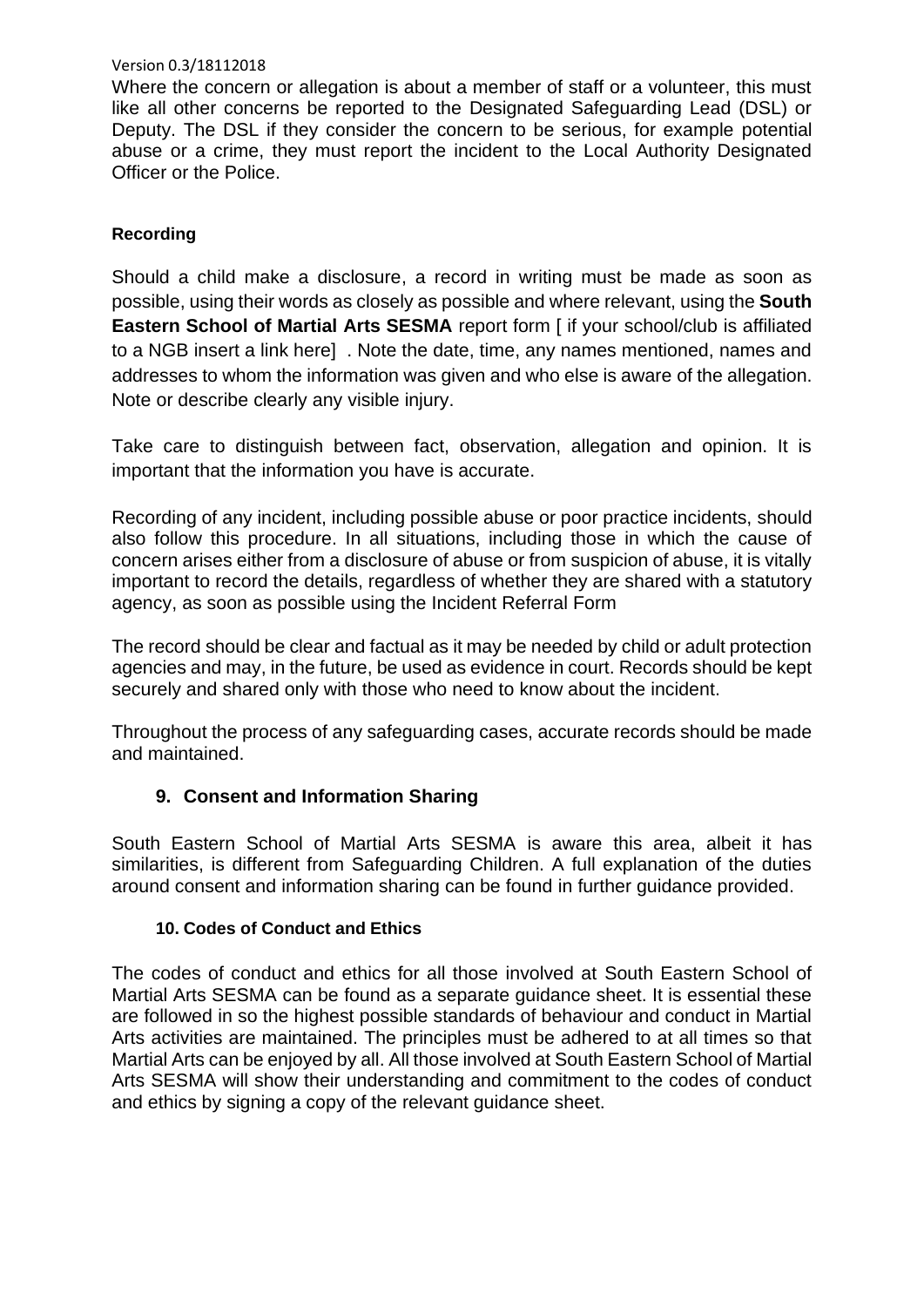#### Version 0.3/18112018 **11.Safer Recruiting**

At South Eastern School of Martial Arts SESMA we take all reasonable steps to ensure unsuitable people are prevented from working with children. Whilst there may be some reservations that volunteers could be put off by having to go through a recruitment process, it is important to ensure reasonable steps have been taken to identify unsuitable individuals.

# **12.Supervision, support and training**

Once recruited, all staff and volunteers at South Eastern School of Martial Arts SESMA will be well informed, trained, supervised and supported to ensure that they effectively safeguard children and know how to respond to any concerns.

South Eastern School of Martial Arts SESMA will ensure that training and resources are available to encourage the development of staff and volunteers. This will include:

- an induction to the work and the school/club
- a trial period in which to develop skills whilst supervised
- ongoing support and monitoring

There are currently no formal qualifications specifically for safeguarding and protecting children in sport. However, training developed by sports and other organisations is available to strengthen the skills and knowledge of the sporting children's workforce to safeguard children and young people. Training plays an important role in equipping staff and volunteers to do their job safely and effectively. Different safeguarding training is available depending on the person's role.

### **13.Whistleblowing**

It's important that people within South Eastern School of Martial Arts SESMA have the confidence to come forward to speak or act if they're unhappy with anything.

Whistleblowing occurs when a person raises a concern about dangerous or illegal activity, or any wrongdoing within their sports organisation.

Further information can be found on the Whistleblowing Guidance Sheet.

### **14. Complaints**

In order to ensure we develop an open culture where everyone at **South Eastern School of Martial Arts SESMA** feels able to express any concerns we have a procedure for dealing with complaints from a child, parent, carer, guardian, adult at risk, instructor or volunteer.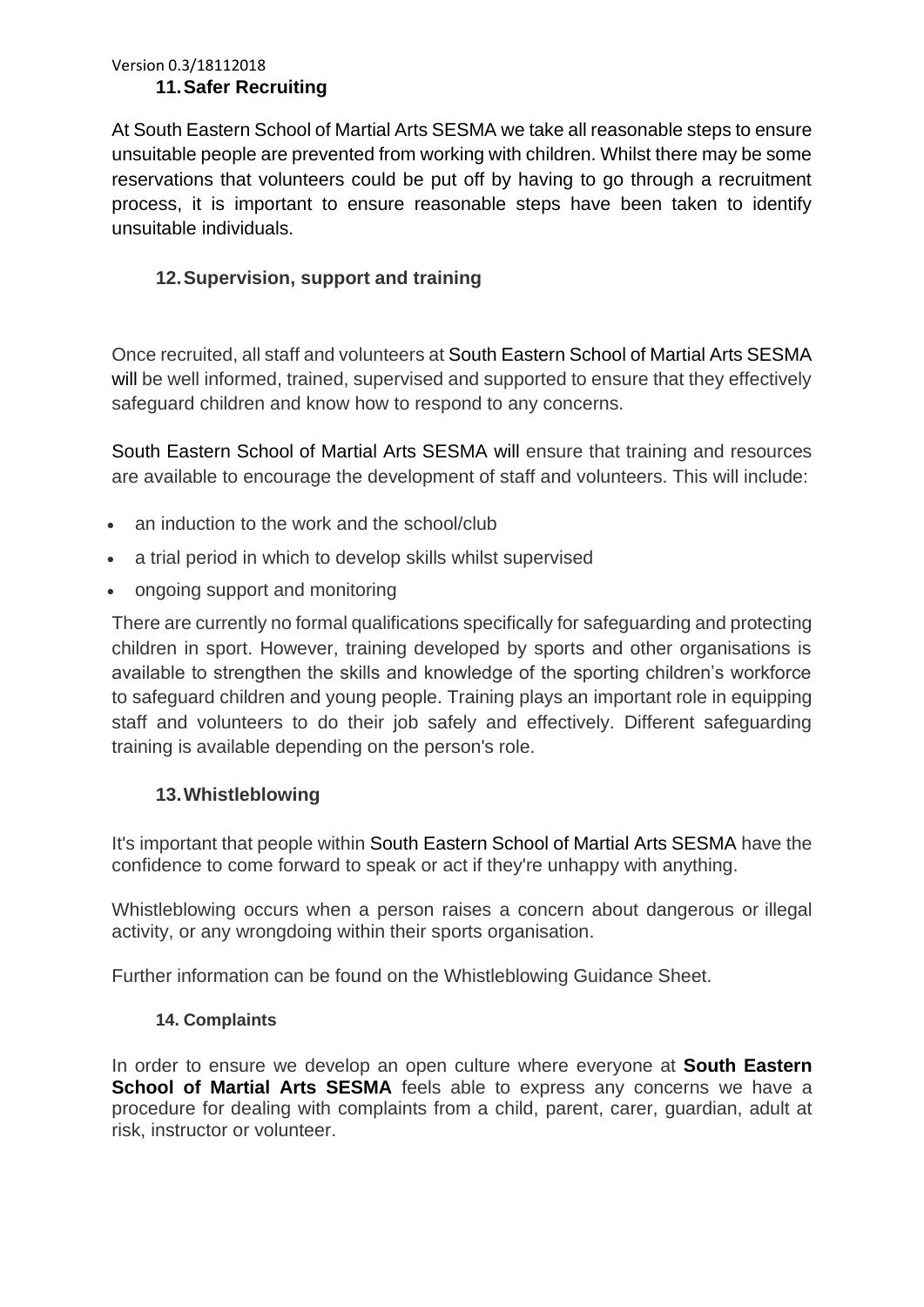This should be linked to the organisation's complaints procedures, ensuring the provision of support and advocacy for the people involved.

## **15. Links to other organisational procedures**

It's useful to cross-reference other relevant organisational policies, including your:

- equity policy
- complaints and grievance procedures
- disciplinary procedures
- health and safety policy
- Child Safeguarding Policy

## **16.Good practice, poor practice and abuse**

### **Introduction**

It can be difficult to distinguish poor practice from abuse, whether intentional or accidental.

It is not the responsibility of any individual involved in **South Eastern School of Martial Arts SESMA** to make judgements regarding whether or not abuse is taking place, however, all (insert name of your organisation) personnel have the responsibility to recognise and identify poor practice and potential abuse, and act on this if they have concerns.

### **Good practice**

A Code of Conduct Guidance sheet is provided to allow those involved at various levels to signify their understanding and agreement to follow good practice at South Eastern School of Martial Arts SESMA

**South Eastern School of Martial Arts SESMA** expects that instructors of adult athletes:

- Adopt and endorse the **South Eastern School of Martial Arts SESMA** Instructors Codes of Conduct.
- Have completed a course in basic awareness in working with and safeguarding Adults.

### **Everyone should:**

- Aim to make the experience of **South Eastern School of Martial Arts SESMA** fun and enjoyable.
- Promote fairness and playing by the rules.
- Not tolerate the use of prohibited or illegal substances.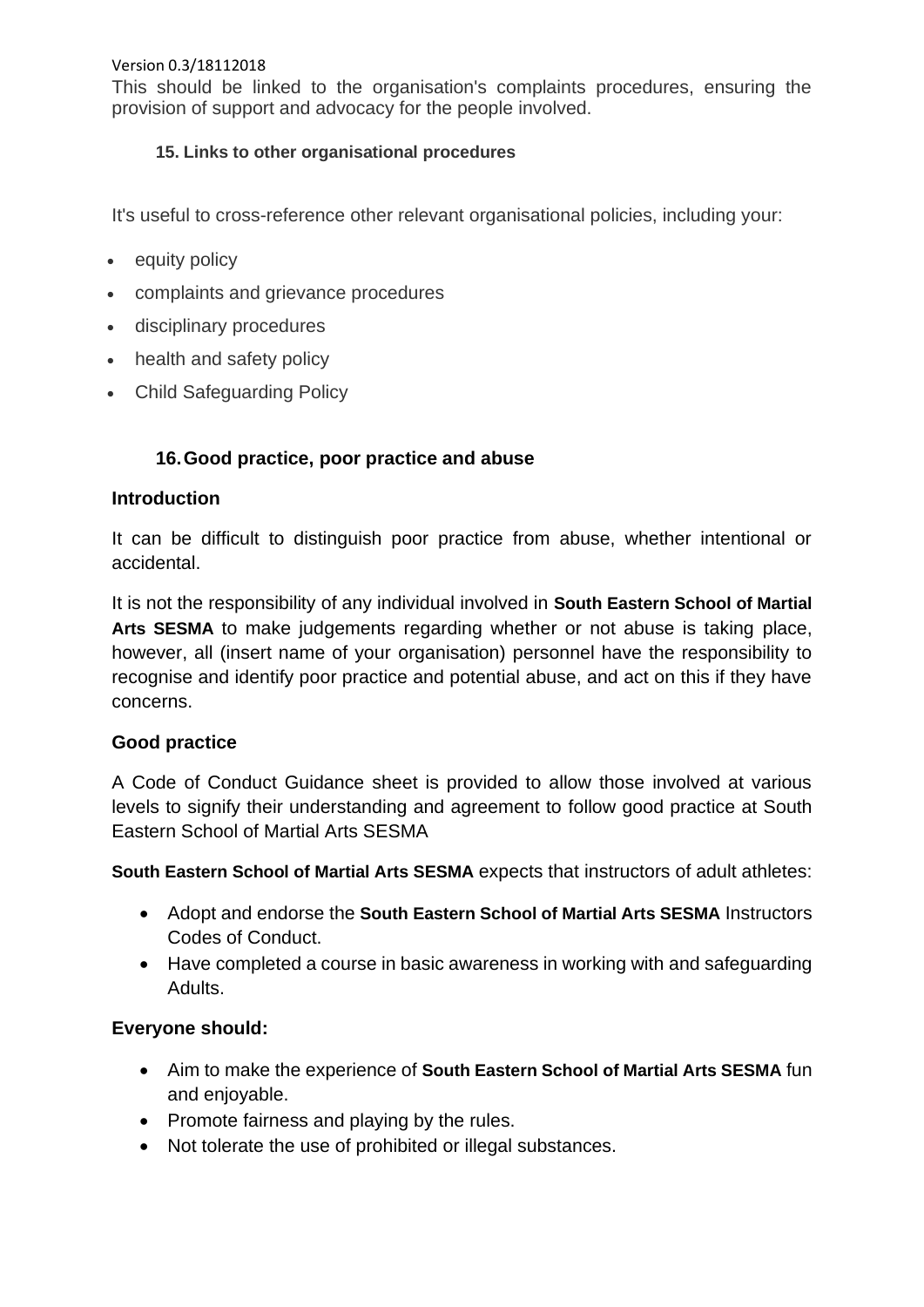• Treat all adults equally and preserve their dignity; this includes giving more and less talented members of a group similar attention, time and respect.

### **17.Relevant Policies**

This policy should be read in conjunction with the following policies **[Your organisation to complete accordingly]:** 

- Whistle Blowing
- Social media
- Complaints
- Disciplinary

## **18.Further Information**

Policies, procedures and supporting information are available on the **South Eastern School of Martial Arts SESMA** website**: [insert site]**

Designated Safeguarding Lead & Deputy: **[Insert name and contact details]**

### **19.Review date**

This policy will be reviewed every two years or sooner in the event of legislative changes or revised policies and best practice.

#### **Appendix 1 Guidance and information**

### **Making Safeguarding Personal**

There has been a cultural shift towards Making Safeguarding Personal within the safeguarding process. This is a move from prioritising outcomes demanded by bureaucratic systems. The safeguarding process used to involve gathering a detailed account of what happened and determining who did what to whom. Now the outcomes are defined by the person at the centre of the safeguarding process.

The safeguarding process places a stronger emphasis on achieving satisfactory outcomes that take into account the individual choices and requirements of everyone involved.

"What good is it making someone safer if it merely makes them miserable?" – Lord Justice Mundy, "What Price Dignity?" (2010)

What this means in practice is that adults should be more involved in the safeguarding process. Their views, wishes, feelings and beliefs must be considered when decisions are made.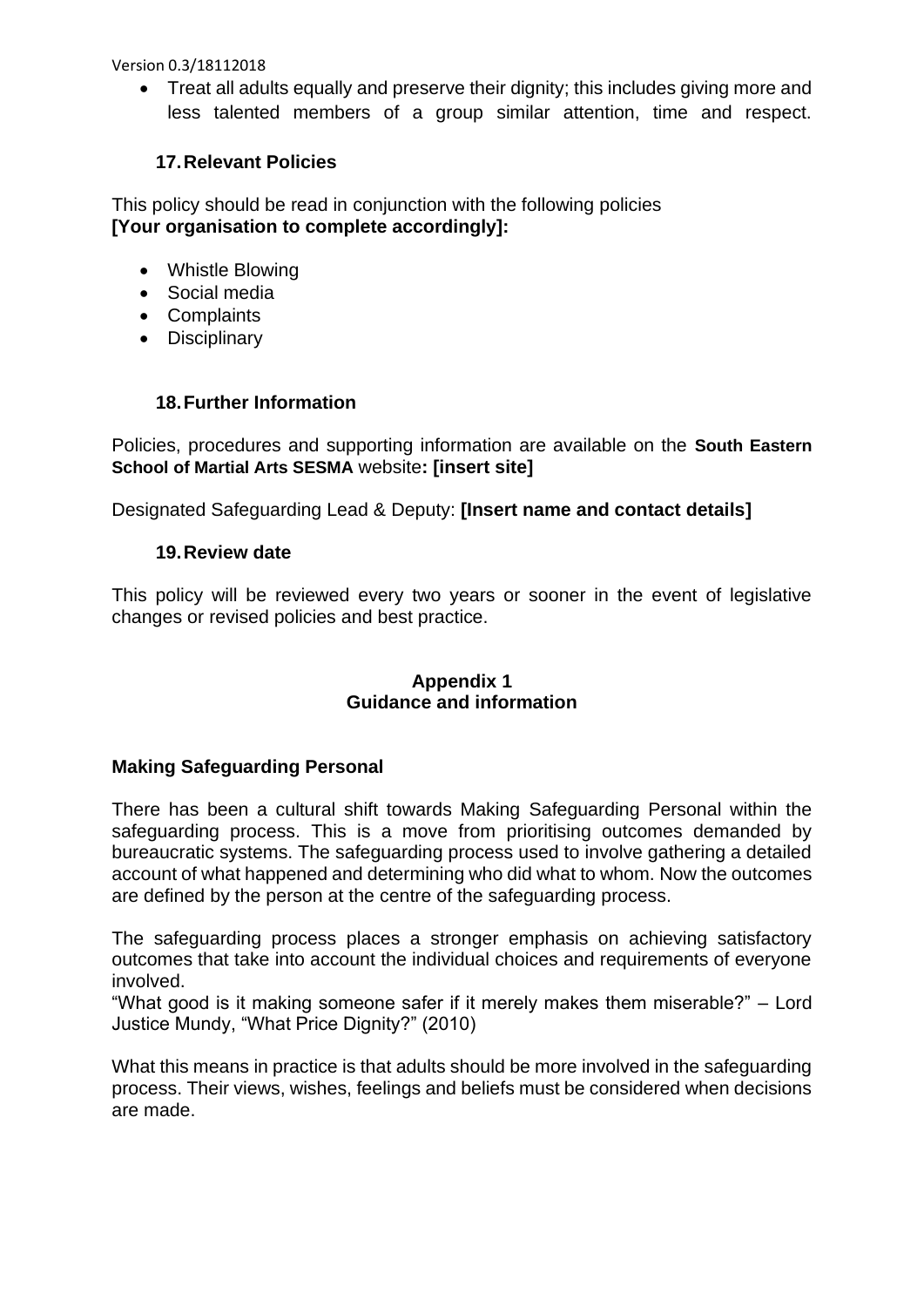The Care Act 2014 builds on the concept, stating that "We all have different preferences, histories, circumstances and lifestyles so it is unhelpful to prescribe a process that must be followed whenever a concern is raised."

However, the Act is also clear that there are key issues that should be considered when abuse or neglect are suspected, and that there should be clear guidelines regarding this.

[https://www.local.gov.uk/topics/social-care-health-and-integration/adult-social](https://www.local.gov.uk/topics/social-care-health-and-integration/adult-social-care/making-safeguarding-personal)[care/making-safeguarding-personal](https://www.local.gov.uk/topics/social-care-health-and-integration/adult-social-care/making-safeguarding-personal)

#### **Capacity – Guidance on Making Decisions**

The issue of capacity or decision making is a key one in safeguarding adults. It is useful for organisations to have an overview of the concept of capacity.

We make many decisions every day, often without realising. We make so many decisions that it's easy to take this ability for granted.

But some people are only able to make some decisions, and a small number of people cannot make any decisions. Being unable to make a decision is called "lacking capacity".

To make a decision we need to:

- Understand information
- Remember it for long enough
- Think about the information
- Communicate our decision

A person's ability to do this may be affected by things like learning disability, dementia, mental health needs, acquired brain injury, and physical ill health.

The Mental Capacity Act 2005 (MCA) states that every individual has the right to make their own decisions and provides the framework for this to happen.

The MCA is about making sure that people over the age of 16 have the support they need to make as many decisions as possible.

The MCA also protects people who need family, friends, or paid support staff to make decisions for them because they lack capacity to make specific decisions.

Our ability to make decisions can change over the course of a day**.**

Here are some examples that demonstrate how the timing of a question can affect the response:

- A person with epilepsy may not be able to make a decision following a seizure.
- Someone who is anxious may not be able to make a decision at that point.
- A person may not be able to respond as quickly if they have just taken some medication that causes fatigue.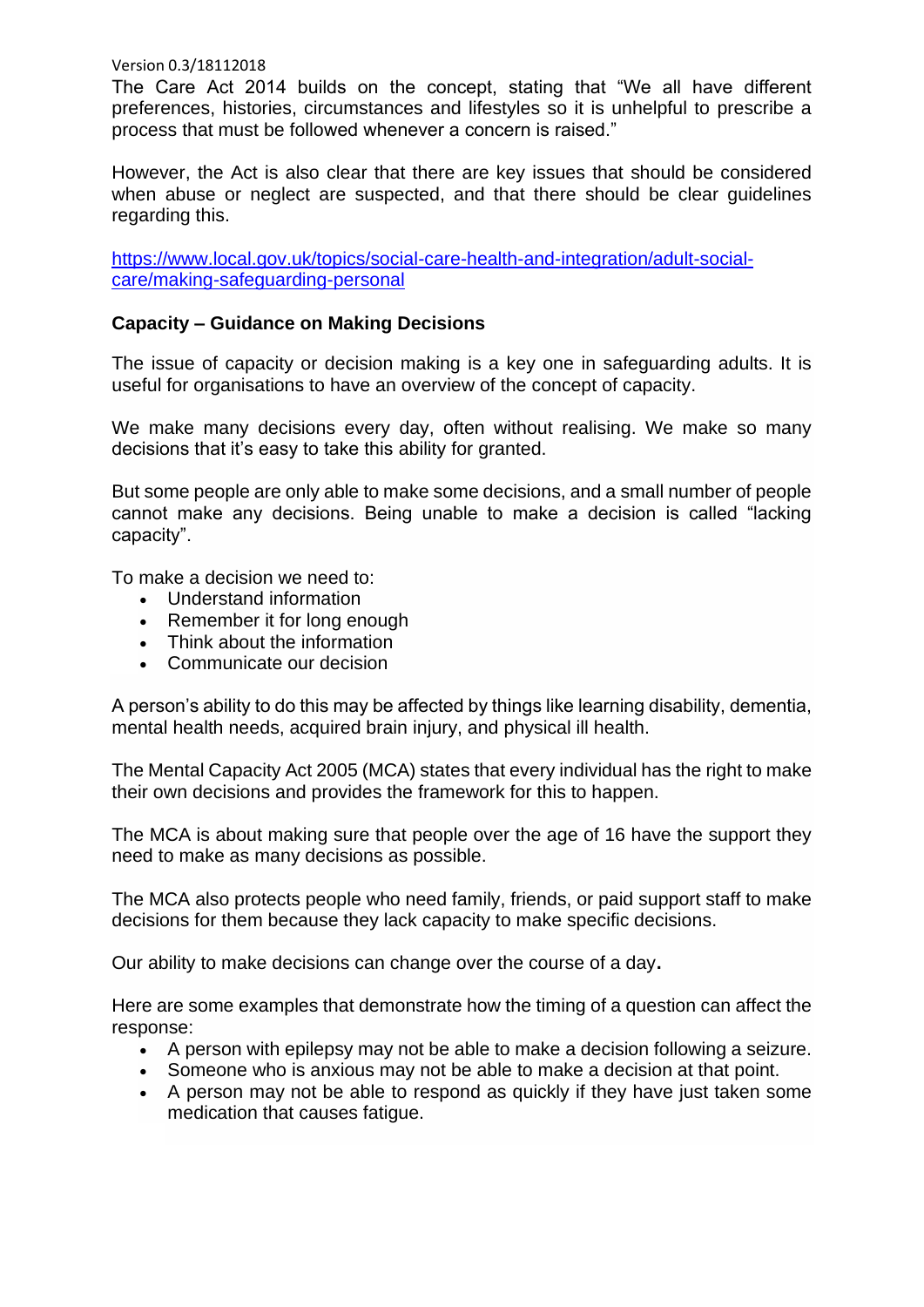In each of these examples, it may appear as though the person cannot make a decision. But later in the day, presented with the same decision, they may be able to at least be involved.

The MCA recognises that capacity is decision-specific, so no one will be labelled as entirely lacking capacity. The MCA also recognises that decisions can be about big life-changing events, such as where to live, but equally about small events, such as what to wear on a cold day.

To help you to understand the MCA, consider the following five points:

- 1. Assume that people are able to make decisions, unless it is shown that they are not. If you have concerns about a person's level of understanding, you should check this with them, and if applicable, with the people supporting them.
- 2. Give people as much support as they need to make decisions. You may be involved in this – you might need to think about the way you communicate or provide information, and you may be asked your opinion.
- 3. People have the right to make unwise decisions. The important thing is that they understand the implications. If they understand the implications, consider how risks might be minimised.
- 4. If someone is not able to make a decision, then the person helping them must only make decisions in their "best interests". This means that the decision must be what is best for the person, not for anyone else. If someone was making a decision on your behalf, you would want it to reflect the decision you would make if you were able to.
- 5. Find the least restrictive way of doing what needs to be done.

Remember:

- You should not discriminate or make assumptions about someone's ability to make decisions, and you should not pre-empt a best-interest's decision merely on the basis of a person's age, appearance, condition, or behaviour.
- When it comes to decision-making, you could be involved in a minor way, or asked to provide more detail. The way you provide information might influence a person's ultimate decision. A person may be receiving support that is not inline with the MCA, so you must be prepared to address this.

### **Consent and Information Sharing**

Workers and volunteers within sports and physical activity organisations should always share safeguarding concerns in line with their organisation's policy, usually with their safeguarding lead or welfare officer in the first instance, except in emergency situations. As long as it does not increase the risk to the individual, the worker or volunteer should explain to them that it is their duty to share their concern with their safeguarding lead or welfare officer.

The safeguarding lead or welfare officer will then consider the situation and plan the actions that need to be taken, in conjunction with the adult at risk and in line with the organisation's policy and procedures and local safeguarding adults board policy and procedures.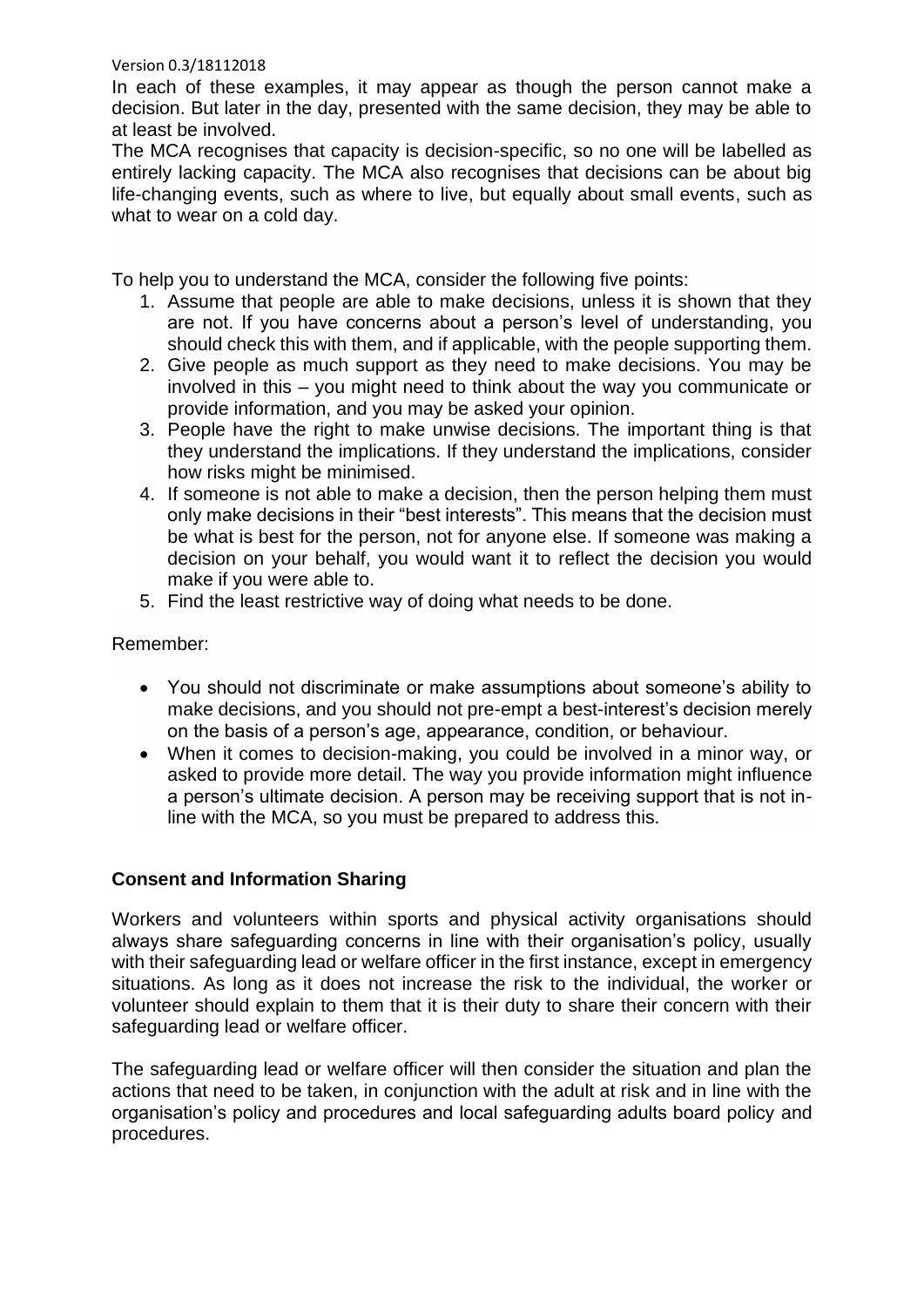To make an adult safeguarding referral you need to call the local safeguarding adults team. This may be part of a MASH (Multi-Agency Safeguarding Hub). A conversation can be had with the Safeguarding Adults team without disclosing the identity of the person in the first instance. If it is thought that a referral needs to be made to the Safeguarding Adults team, consent should be sought where possible from the adult at risk.

Individuals may not give their consent to the sharing of safeguarding information with the safeguarding adult's team for a number of reasons. Reassurance, appropriate support and revisiting the issues at another time may help to change their view on whether it is best to share information.

If they still do not consent, then their wishes should usually be respected. However, there are circumstances where information can be shared without consent such as when the adult does not have the capacity to consent, it is in the public interest because it may affect other people or a serious crime has been committed. This should always be discussed with your safeguarding lead and the local authority Safeguarding Adults team.

If someone does not want you to share information outside of the organisation or you do not have consent to share the information, ask yourself the following questions:

- Is the adult placing themselves at further risk of harm?
- Is someone else likely to get hurt?
- Has a criminal offence occurred? This includes: theft or burglary of items, physical abuse, sexual abuse, forced to give extra money for lessons (financial abuse) or harassment.
- Is there suspicion that a crime has occurred?

If the answer to any of the questions above is 'yes' - then you can share without consent and need to share the information.

When sharing information there are seven Golden Rules that should always be followed.

- 1. Seek advice if in any doubt
- 2. Be transparent The Data Protection Act (DPA) is not a barrier to sharing information but to ensure that personal information is shared appropriately; except in circumstances where by doing so places the person at significant risk of harm.
- 3. Consider the public interest Base all decisions to share information on the safety and well-being of that person or others that may be affected by their actions.
- 4. Share with consent where appropriate Where possible, respond to the wishes of those who do not consent to share confidential information. You may still share information without consent, if this is in the public interest.
- 5. Keep a record Record your decision and reasons to share or not share information.
- 6. Accurate, necessary, proportionate, relevant and secure Ensure all information shared is accurate, up-to-date; necessary and share with only those who need to have it.